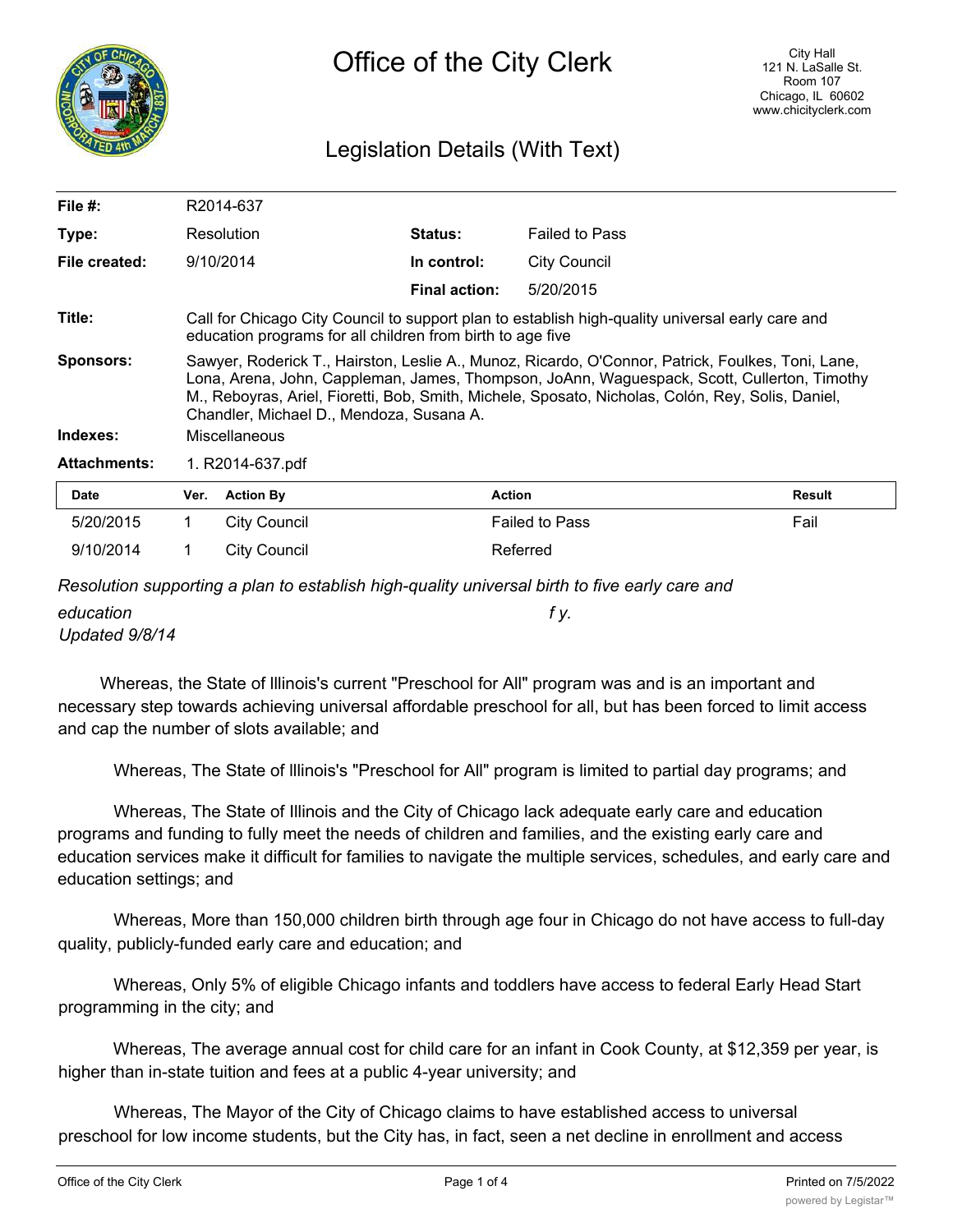#### **File #:** R2014-637, **Version:** 1

### during the Emanuel Administration's tenure, and

Whereas, Research shows that gaps in children's development appear earlier than preschool, and that supporting high-quality responses including early learning and care can diminish those gaps and build a strong foundation for the youngest children; and

Whereas, According to a report by America's Edge, a membership organization of business leaders, the average working parent in America misses five to nine days of work because of child care problems; and

Whereas, Also according to the report by America's Edge, for every \$1 invested in early care and education in Illinois, \$0.96 is generated in additional spending within the state, for a total new investment of \$1.96 - higher than investments in other major sectors such as transportation, retail trade and manufacturing; and

Whereas, According to the National Research Council and Institute of Medicine, teacher-child relationships are central to child care quality and child outcomes, and research has found strong associations between staff wages and the quality of child care and early education programs; and

Whereas, According to the Bureau of Labor Statistics, the median wage for child care workers in the Chicago metropolitan area is \$10.76 and for preschool teachers is \$12.39, making it difficult for early childhood workforce to support their own families, and driving turnover that is disruptive to child development and drains the industry of experienced, skilled workers; and

Whereas, Funding levels for most early care and education programs are insufficient to provide affordable fullday early care and education to families while also covering the costs of fair compensation for early childhood workers; and

Whereas, According to Professor Howard Chernick of City University of New York, increasing progressive funding structures to finance programs like universal early care and education can in the long run increase productivity and increase economic growth; and

Whereas, the city and the schools have paid hundreds of millions of dollars on toxic interest rate swaps since the financial crisis in 2008, and

Whereas Rule G-17 of the Municipal Securities Rulemaking Board (MSRB) requires swap dealers and underwriters to deal fairly with municipal borrowers, which means that they "must not mispresent or omit the facts, risks, potential benefits, or other material information about municipal securities activities undertaken with the municipal issuer;" and

Whereas municipal borrowers may file an arbitration claim with the Financial Industry Regulatory Authority (FINRA) for violations of MSRB Rule G-17; and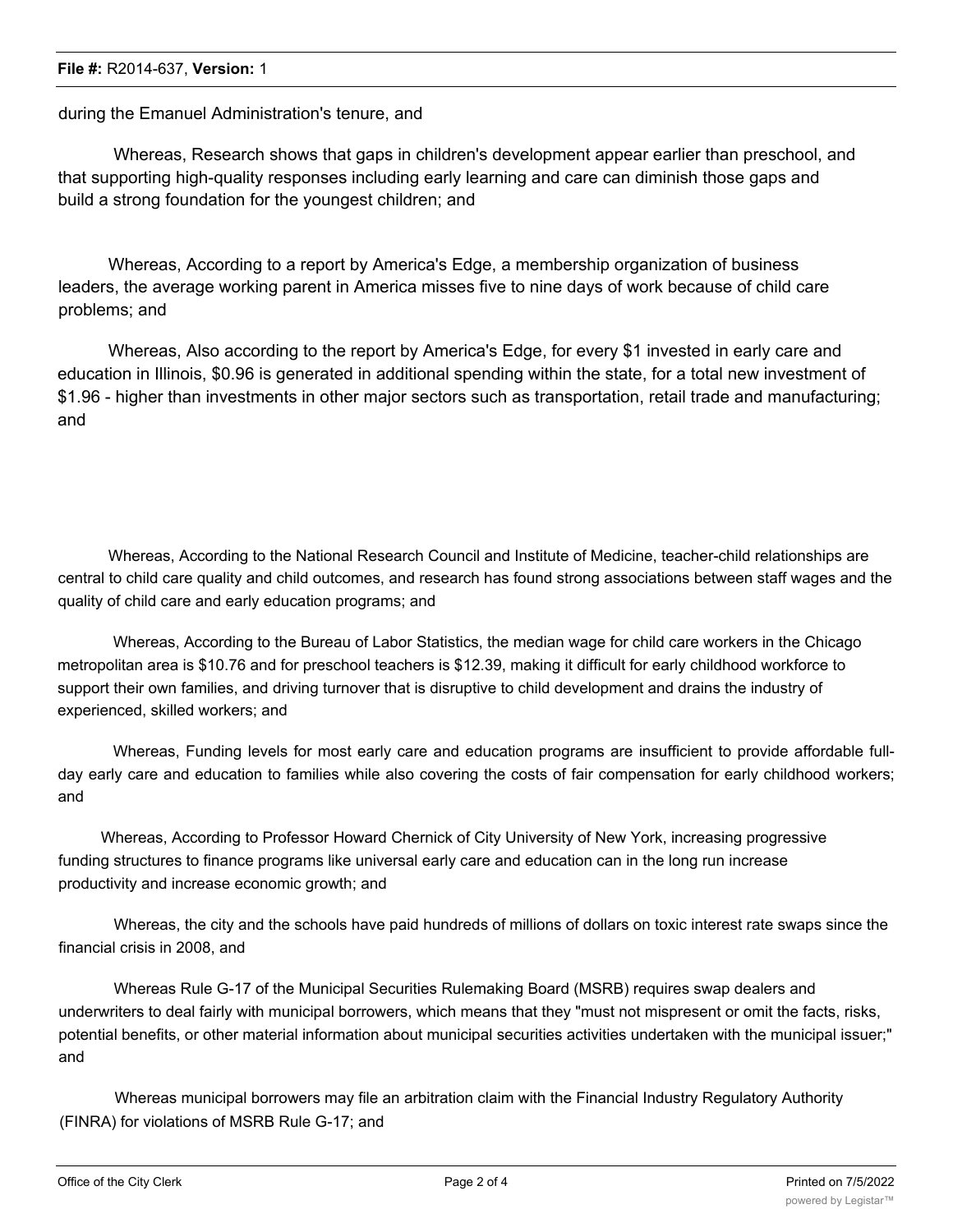Whereas, the Baldwin County Sewer Service in Alabama has already recovered \$10 million by demanding arbitration on toxic interest swaps with banks; and

Whereas, The City of Chicago should enact progressive revenue measures - where the tax burden is shifted from working families to the wealthy and large corporations - for the purpose of providing full-day universal early care and education programs in the City of Chicago; now, therefore, be it

Resolved, That the Chicago City Council supports a plan to establish high-quality universal early care and education programs for all children birth to five- including full-day preschool programs and high-quality universal child care and wrap-around services; and

Resolved, That the Chicago City Council supports a requirement that all early care and education workers be paid at a minimum of fifteen (15) dollars per hour, and supports funding to programs adequate to provide fair wages for all early childhood workers starting from a minimum hourly rate of fifteen (15) dollars per hour; and

Resolved, That the Chicago City Council supports a system where there is parity in rates and wages among all providers of early care and education in the City, including compensation for community-based early childhood teachers with BA degrees equivalent to that earned by public school teachers; and

Resolved, That the Chicago City Council supports a community voice into the City's early care and education programs, and supports an elected board overseeing early care and education in Chicago; and

Resolved, That the Chicago City Council shall enact progressive revenue measures in the 2015 budget to support the needs of children and families for early childhood care and education opportunities. This must include reform of the TIF program to redistribute surplus dollars into preschool and child care programming, renegotiation of toxic interest rate swaps with big banks and call for a LaSalle Street Tax; and

Resolved, That the Mayor will immediately file an for arbitration claim with the Financial Industry Regulatory Authority (FINRA) in connection with all city and school based toxic interest rate swaps for violation of Rule G-17 of the Municipal Securities Rulemaking Board (MSRB) to potentially retrieve millions for taxpayers and early childhood care and education.

## **Chicago City Council Co-Sponsor Addition/Change**